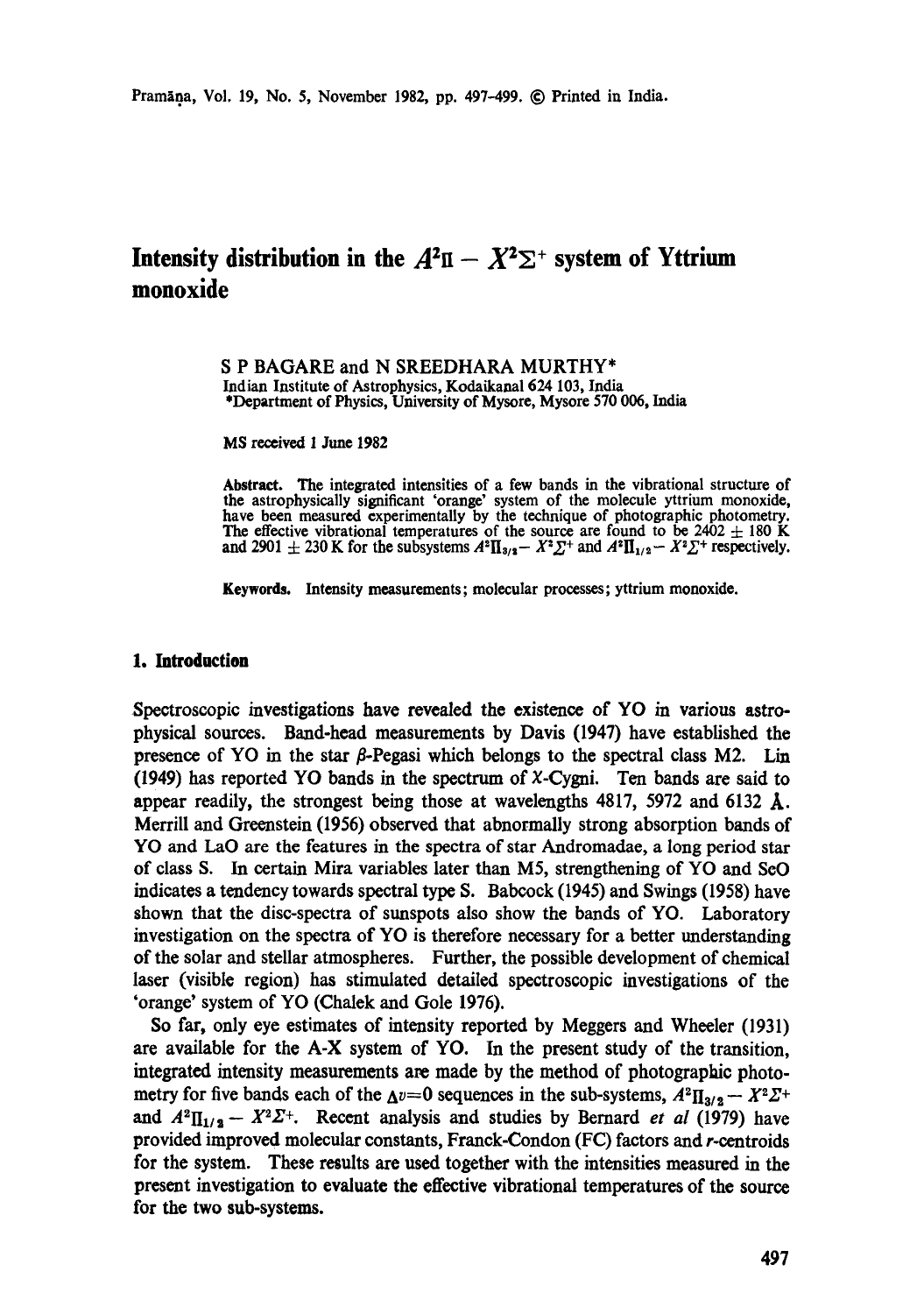### **2. Experimental**

The bands of YO were excited in adc arc. Two power supply units (A1MIL, India) were used to run the arc with a fiat-topped iron rod of diameter 8 mm and a brass rod of diameter 5 mm as the positive (lower) and negative (upper) electrodes respectively. Small quantities of specpure  $Y_2O_3$  (Johnson Mathey, London) were used to form a pellet of yttrium in the running arc. It was observed that the bands were well-formed in the outer edge of the crimson red flame when the arc was run at 250 volts de and a current of about one ampere was flowing through the circuit. A two-prism glass spectrograph (Andhra Scientific Co.,) of medium dispersion (36-44  $\AA$ /mm) was used to photograph the bands on Agfa Gevaert WPI plates. A standard lamp and a step-slit were used to obtain the calibration marks on all the plates. The standard lamp was a straight-coiled bulb and was calibrated at the National Physical Laboratory, New Delhi, for a colour temperature of 1685 K with 1.5 A current flowing through the coil. The photographic plates were processed under identical conditions taking the usual precautions of photographic photometry (Murthy and Bagare 1980).

#### **3. Method and results**

A microdensitometer (Carl-Zeiss) of pen recorder type was used to obtain the band profiles and the densities of the calibration marks at the required wavelengths. Microdensitometer traces of the bands and calibration marks in many selected plates were taken, and of these, six traces which were best suited for intensity measurements were chosen. Characteristic curves were plotted for all the six traces for the wavelengths corresponding to each of the bands studied. The band profiles were converted to intensity contours using the corresponding characteristic curves.

Extrapolation of the intensity contours was not required as the bands were distinct and well-formed. The planimetered area under the curve of each band was multiplied by the value of spectral emissivity  $E_{\lambda}$  for the wavelength of the band to obtain the integrated intensity. The intensities have been placed on a scale with the intensity of(l, 1) band as 100. The average results of six measurements are given in table 1.

All the bands of *A-X* system of *YO* studied in the present investigation belong to a single sequence,  $\Delta v = 0$ , and the range of the internuclear separation (r) is very small

| $A^2\Pi_{3/2} - X^2 \Sigma^+$ |                   |             |               | $A^2\Pi_{1/2} - X^2\Sigma^+$ |                   |             |               |
|-------------------------------|-------------------|-------------|---------------|------------------------------|-------------------|-------------|---------------|
| v', v''                       | $\lambda_{v'v''}$ | $I_{v'v''}$ | $q_{v'v''}^*$ | v', v''                      | $\lambda_{v'v''}$ | $I_{v'v''}$ | $q_{v'v''}^*$ |
| 0, 0                          | 5972              | 57.5        | 0.996         | 0.0                          | 6132              | 61.4        | 0.996         |
| 1,1                           | 5988              | 100.0       | 0.987         | 1, 1                         | 6148              | 100.0       | 0.986         |
| 2, 2                          | 6004              | 74.2        | 0.975         | 2, 2                         | 6165              | 59.4        | 0.972         |
| 3, 3                          | 6020              | 39.1        | 0.962         | 3, 3                         | 6182              | 35.5        | 0.956         |
| 4, 4                          | 6037              | 23.3        | 0.946         | 4, 4                         | 6200              | 28.7        | 0.935         |

**Table** 1. Relative integrated intensities for the bands of YO.

\*FC factors reported by Bernard *et al* (1979) in supplementary literature,.